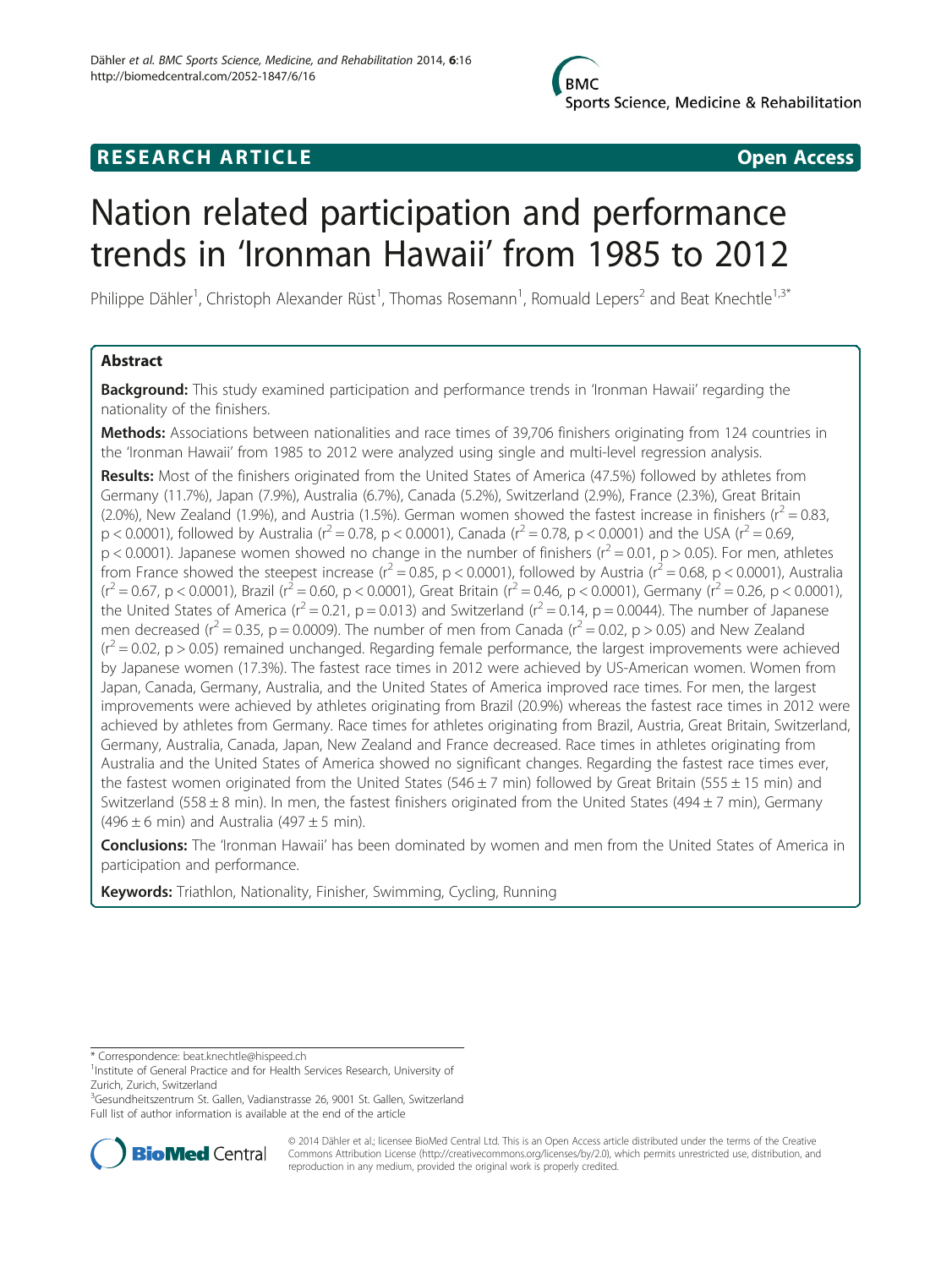## Background

Triathlon is a multi-sport combining the three disciplines swimming, cycling and running [[1,2\]](#page-12-0). Among the various distances established nowadays, the Ironman triathlon such as the 'Ironman Hawaii' consists of 3.8 km swimming, 180.2 km cycling and 42.2 km running [\[3](#page-12-0)] and counts as one of the top tier endurance races worldwide [\[4](#page-12-0)]. The first Ironman triathlon was held in Hawaii in 1978 and has evolved to become the 'Ironman Triathlon World Championship' held annually in October [\[5](#page-12-0)]. There are limited slots for elite and non-elite triathletes and potential participants for 'Ironman Hawaii' have to qualify in one of currently 30 official qualifier events around the world [[6-8\]](#page-12-0). Since the beginning of the 'Ironman Hawaii' in 1978, participation has increased and today more than 1,800 athletes compete annually in this race [[5](#page-12-0)].

In recent years, even longer races called ultratriathlons have been established [[9\]](#page-12-0). With the growing popularity of long-distance races, extensive research in various aspects potentially influencing performance has already been conducted. For example, the effects of gender [[10,11](#page-12-0)], age [\[12-14](#page-12-0)], anthropometry [[15-17\]](#page-12-0), training [[18\]](#page-12-0) and previous experience [\[19](#page-12-0)-[21\]](#page-12-0) on 'Ironman' performance have been examined.

Apart from these aspects, the nationality of the participants might of importance as it has been shown for ultra-marathon running [[22\]](#page-12-0). In multi-sports athletes such as triathletes, several studies assessed the aspects of nationality in long-distance triathlons such as 'Ironman' and longer distances [\[9,22](#page-12-0)-[26\]](#page-12-0). For example, Jürgens et al. [[24](#page-12-0)] showed that 'Ironman Switzerland' as one of the European qualifying races for the 'Ironman Hawaii' has been dominated by central European triathletes regarding both participation and performance. Rüst et al. [[26](#page-12-0)] recently showed that European athletes dominated Double Iron ultra-triathlons covering 7.6 km swimming, 360 km cycling and 84.4 km running although US-Americans were to first to hold this kind of races. Lenherr et al. [[9\]](#page-12-0) reported that European athletes accounted for ~80% of the participants in all Double Iron to Double Deca Iron ultra-triathlons held from 1985 to 2011 and provided the largest number of winners as well. Therefore, it seems that European triathletes dominate long-distance triathlons since most of these races were held in Europe [[9,23,25](#page-12-0),[26\]](#page-12-0).

While it is suggested that American triathletes dominated the 'Ironman Hawaii' in the beginning [\[27\]](#page-12-0), the further participation and performance trends are unknown. The aim of this study was to examine the changes in participation and overall race times in the 'Ironman Hawaii' regarding the nationality of the athletes from 1985 to 2012. We hypothesized that triathletes from the United States of America would dominate this race regarding participation and

## **Methods**

## **Ethics**

All procedures used in the study were approved by the Institutional Review Board of Kanton St. Gallen, Switzerland with a waiver of the requirement for informed consent of the participants given the fact that the study involved the analysis of publicly available data.

## Data collection and analysis

Data from all finishers in 'Ironman Hawaii' between 1978 and 2012 were obtained from the race website [\[5](#page-12-0)]. Since for the first seven years of the event no data about nationality were available in the rankings, only data from 1985 and later could be considered for the analysis. Overall race time and nationality were available from 39,695 finishers originating from 124 countries, including 8,973 women and 30,722 men. Since not all rankings reported non-finishers in all years, non-finishers were not considered for analyses. From 11 men, no information about nationality was given and thus had to be excluded from analysis. All athletes originating from countries with at least ten annual female and male finishers in at least 20 of the 28 years were further analysed regarding the changes in the number of finishers and performance trends. For quality purposes, athletes from countries providing less than ten female or male finishers in more than one third during the 1985-2012 period were excluded from this analysis. For women, athletes from Australia, Canada, Germany, Japan and the United States of America (i.e. 85.1% of all female finishers) could be included. For men, athletes from Australia, Austria, Brazil, Canada, France, Great Britain, Germany, Japan, New Zealand, Suisse and the United States of America (i.e. 89.8% of all male finishers) were included. From each of these countries, the annual ten fastest women and men were analysed regarding their overall race times and the changes in overall race times across years. When less than ten finishers could be analysed per country, year and gender, the respective year was excluded from analysis. From the 23 countries providing a total  $(i.e.$  all men and all women) of more than 100 finishers *(i.e.* representing 97.8% of all female and 96.8% of all male finishers), the overall ten best female and male finishers were determined and analysed regarding differences in performance.

### Statistical Analysis

In order to increase the reliability of data analysis, each set of data was tested for normal distribution as well as for homogeneity of variances in advance of statistical analysis. Normal distribution was tested using a D'Agostino and Pearson omnibus normality test and homogeneity of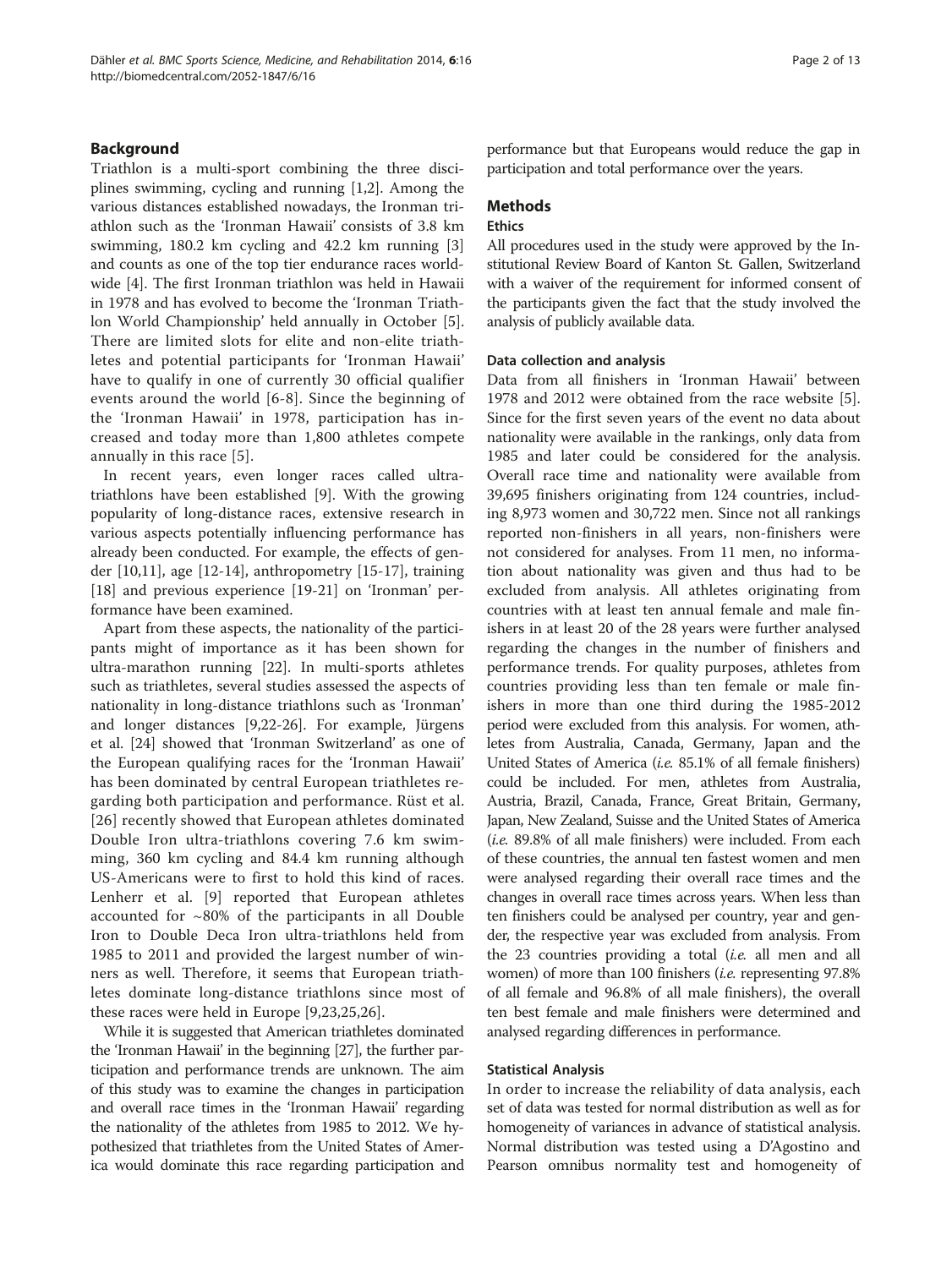variances was tested using a Levene's test. Linear regression analyses were used to find significant changes in the change of a variable across years. Single and multi-level regression analyses were used to investigate changes in performance. A hierarchical regression model was used to avoid the impact of a cluster-effect on results in case one athlete finished more than once in the annual top ten. A one-way analysis of variance (ANOVA) with subsequent Tukey-Kramer post-hoc analysis was applied to find differences between multiple groups (i.e. comparison of race times between different countries). Statistical analyses were performed using IBM SPSS Statistics (Version 22, IBM SPSS, Chicago, IL, USA) and GraphPad Prism (Version 6.01, GraphPad Software, La Jolla, CA, USA).

Significance was accepted at  $p < 0.05$  (two-sided for  $t$ -tests). Data in the text are given as mean  $\pm$  standard

Results

deviation (SD). Participation trends

A total of 39,706 triathletes finished 'Ironman Hawaii' between 1985 and 2012 including 8,973 women (22.6%) and 30,733 men (77.4%). During the studied period, a total of 12,904 triathletes with 2,611 women (20%) and 10,293 men (80%) finished the race more than once. During these 27 years, the overall number of finishers increased from 965 (1985) to 1,885 (2012). The number in women increased from 173 (1985) to 524 (2012) and in men from 792 (1985) to 1,361 (2012) (Figure [1](#page-3-0)).

Figure [2](#page-4-0) presents the numbers of finishers regarding their continent (Panel A) and country (Panel B) of origin. Among all female and male finishers, the majority (52.6%) of successful finishers originated from North America (Figure [2A](#page-4-0)). A total of 26.5% of athletes originated from Europe, 8.7% from Asia, 8.6% from Australia, 2.9% from South America and 0.6% from Africa. Regarding the genders, the dominance of North American women with 65% of all finishers is even more obvious. In men, 49% of all finishers originated from North America. The second largest group of European triathletes provided 30% male and 16% female triathletes.

Regarding the countries of origin of the athletes (Figure [2](#page-4-0)B), the ten countries with the highest numbers of overall finishers were the United States of America (18,824; 47.5%), followed by Germany (4,664; 11.7%), Japan (3,089; 7.9%), Australia (2,649; 6.7%), Canada (2,077; 5.2%), Switzerland (1,152; 2.9%), France (942; 2.3%), Great Britain (784; 2.0%), New Zealand (762; 1.9%) and Austria (610; 1.5%). Triathletes from North America originated mainly from the United States of America (90%), while the largest European group originated from Germany (45%). All other continents also showed the dominance of one nation; in Africa triathletes of the Republic of South Africa (80%), in Asia athletes from Japan (90%), in Oceania athletes from Australia (77%) and in South America athletes from Brazil (41%).

In men, finishers from four continents (i.e. Europe, Australia, South America and Africa) showed a significant increase in the number of triathletes from 1985 to 2012. This was not the case for North American triathletes. In women, triathletes from five continents (i.e. Europe, North America, Australia, South America and Africa) showed an increase in the number of finishers. North American women represented the largest group of finishers (5,550; 66%) followed by Europeans (1,350; 16%). For both women and men, European athletes showed the steepest increase. Participation from African and Asian triathletes remained unchanged. Nonetheless, North American triathletes still represented the largest group in 2012, leaving European triathletes in second place.

Figure [3](#page-5-0) shows the increase in the numbers of finishers across time for women (Panel A) and men (Panel B) regarding their country of origin. German women showed the fastest increase in finishers from 0 (1985) to 31 (2012)  $(r^2 = 0.83, p < 0.0001)$ , followed by athletes from Australia with 3 (1985) to 62 (2012)  $(r^2 = 0.78, p < 0.0001)$ , Canada with 11 (1985) to 38 (2012)  $(r^2 = 0.78, p < 0.0001)$  and the United States of America with 146 (1985) to 269 (2012)  $(r^2 = 0.69, p < 0.0001)$  (Figure [3A](#page-5-0)). Japanese women showed no change in the number of finishers across years  $(r^2 = 0.01, p > 0.05)$  with a mean of 20 annual finishers.

For men (Figure [3B](#page-5-0)), athletes from France showed the steepest increase from 1 (1985) to 46 (2012) finishers  $(r^2 = 0.85, p < 0.0001)$ , followed by athletes from Austria with 2 (1985) to 24 (2012) finishers  $(r^2 = 0.68, p < 0.0001)$ , Australia with 33 (1985) to 164 (2012) finishers  $(r^2 = 0.67,$  $p < 0.0001$ ), Brazil with 4 (1985) to 36 (2012) finishers ( $r^2 =$ 0.60, p < 0.0001), Great Britain with 17 (1985) to 52 (2012) finishers ( $r^2 = 0.46$ , p < 0.0001), Germany with 26 (1985) to 116 (2012) finishers ( $r^2$  = 0.26, p < 0.0001), the United States of America with 511 (1985) to 523 finishers (2012)  $(r^2 =$ 0.21, p = 0.013) and Switzerland from 7 (1985) to 39 (2012) finishers  $(r^2 = 0.14, p = 0.0044)$ . The number of Japanese men decreased from 73 (1985) to 33 (2012) finishers ( $r^2$  = 0.35, p = 0.0009). The number of Canadian men remained unchanged at 53 finishers ( $r^2$  = 0.02, p > 0.05) and the number of male athletes originating from New Zealand was unchanged at 20 finishers ( $r^2$  = 0.02, p > 0.05).

## Performance trends

Figure [4](#page-6-0) presents the changes in race times for the annual ten fastest women (Panel A) and men (Panel B). In women, the largest improvements were achieved by Japanese women (Figure [4A](#page-6-0)) with an improvement by 17.3% between 1985 and 2010 (Table [1\)](#page-7-0). The fastest race times in 2012 were achieved, however, by US-American women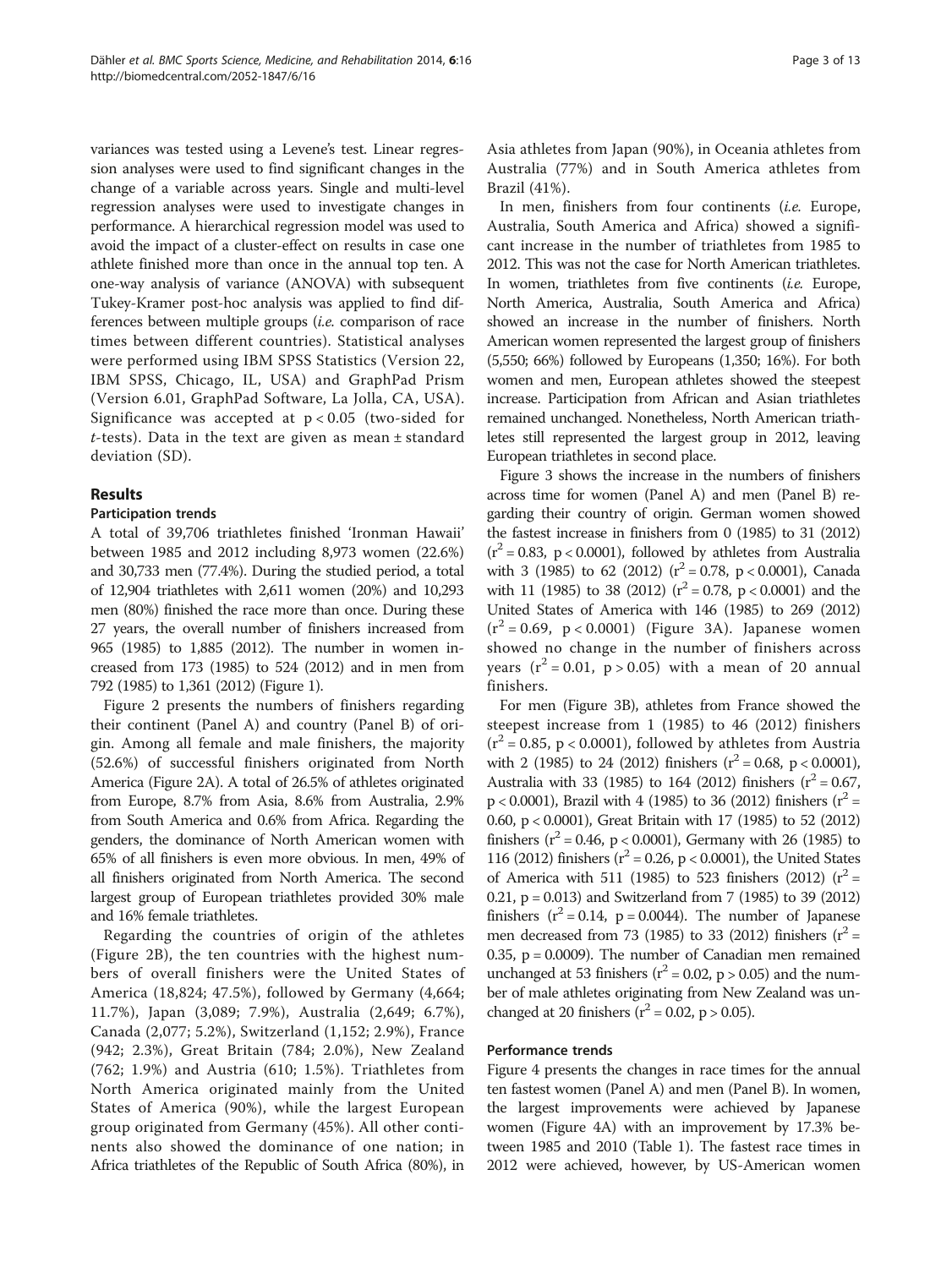<span id="page-3-0"></span>

with 578 ± 14 min (Table [1A](#page-7-0)). Women from Japan, Canada, Germany, Australia, and the United States of America improved their race times between 1985 and 2012 (Figure [4A](#page-6-0)) also when controlled for multiple finishes within the top ten (Table [1](#page-7-0)B and [1C](#page-7-0)).

For men (Figure [4](#page-6-0)B), the largest improvements were achieved by athletes originating from Brazil (Table [2](#page-8-0)A) with 20.9% faster race times in 2012 compared to 1985 whereas the fastest race times in 2012 were achieved by athletes from Germany (Table [2A](#page-8-0)). Race times for athletes originating from Brazil, Austria, Great Britain, Switzerland, Germany, Canada, Japan, New Zealand and France decreased between 1985 and 2012 (Figure [4B](#page-6-0)) also when corrected for multiple finishes in the top ten (Table [2B](#page-8-0) and [2C](#page-8-0)). Race times in athletes originating from Australia and the United States of America showed, however, no significant changes across years  $(567 \pm 22)$ and  $541 \pm 18$  min, respectively).

In Figure [5](#page-9-0), the fastest race times achieved between 1985 and 2012 sorted by nations are presented for women (Panel A) and men (Panel B). In women, finishers from the United States of America  $(546 \pm 7 \text{ min})$ were fastest followed by finishers from Great Britain  $(555 \pm 15 \text{ min})$  and Switzerland  $(558 \pm 8 \text{ min})$ . In men, the fastest finishers originated from the United States of America (494  $\pm$  7 min), Germany (496  $\pm$  6 min) and Australia (497  $\pm$  5 min).

## **Discussion**

This study intended to examine the changes in participation and race times in 'Ironman Hawaii' from 1985 to 2012 regarding the nationality of the athletes. It was hypothesized that triathletes from the United States of America would dominate 'Ironman Hawaii' regarding participation and performance but that Europeans would reduce the gap in participation and performance over the years. The most important findings were that  $(i)$ most of the finishers originated from the United States of America, (ii) the number of finishers increased to a higher extent in athletes from European countries and Australia than from the United States of America and (iii) the fastest race times were achieved by female and male finishers originating from the United States of America.

## Half of all finishers originated from the United States of America

A first important finding was that according to our hypothesis the majority of finishers originated from North America and more precisely from the United States of America for both men and women. However, over the 27-year period, participation in female and male European athletes grew significantly. A possible explanation for the North American dominance could be the number of qualifying events in each region. As Table [3](#page-10-0) shows, in 2012 most qualifying races were held in North America; 16 in totals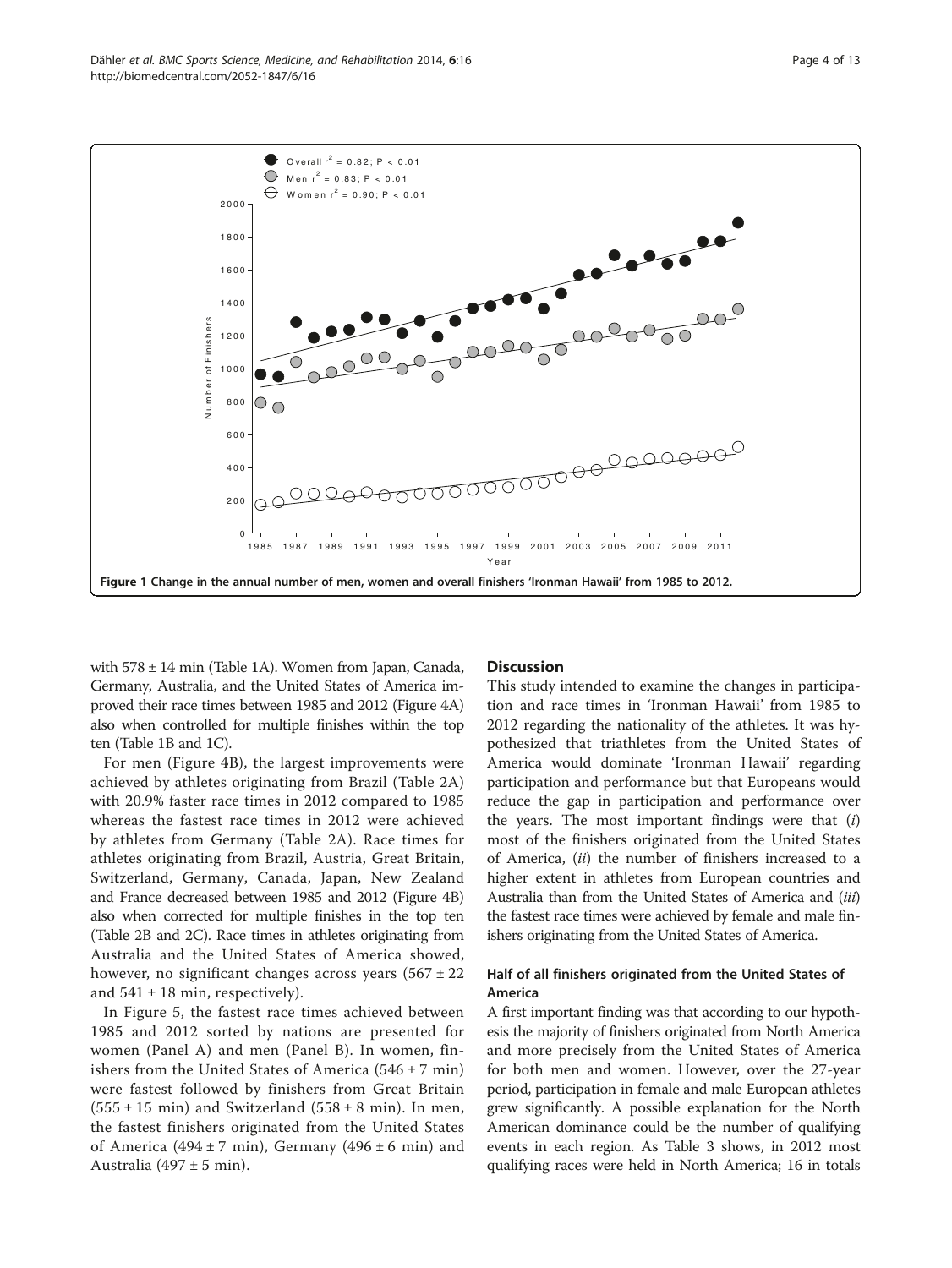<span id="page-4-0"></span>

with 777 Ironman World Championship slots to give away. Europe came in second place offering 465 slots out of 7 races. All other continents offered far fewer choices to gather a slot.

Differences regarding participation and performance for athletes competing in 'Ironman Hawaii' and in the qualifier races have already been investigated [\[7,8\]](#page-12-0). Considering the nationality of Ironman triathletes intending to qualify for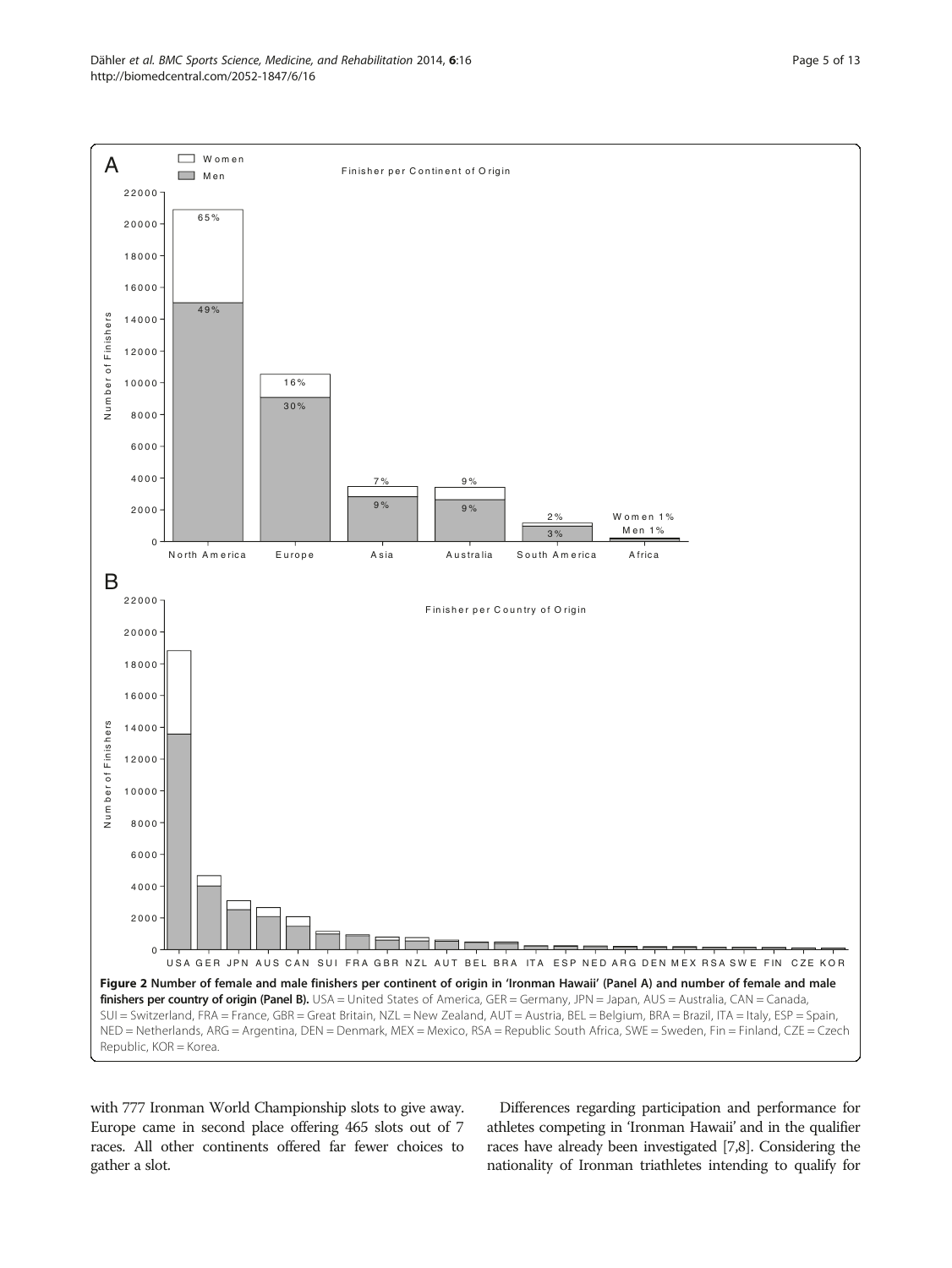<span id="page-5-0"></span>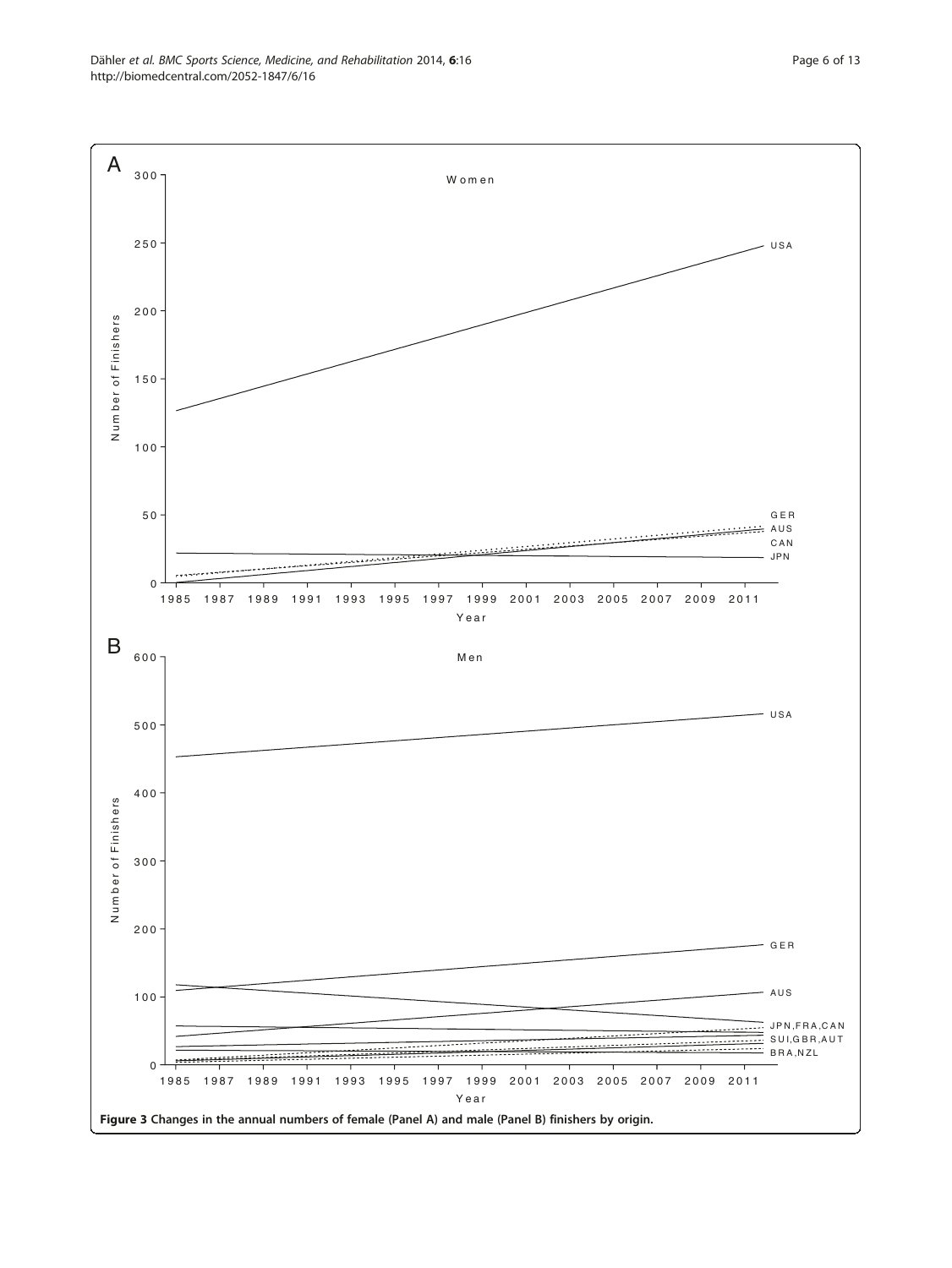<span id="page-6-0"></span>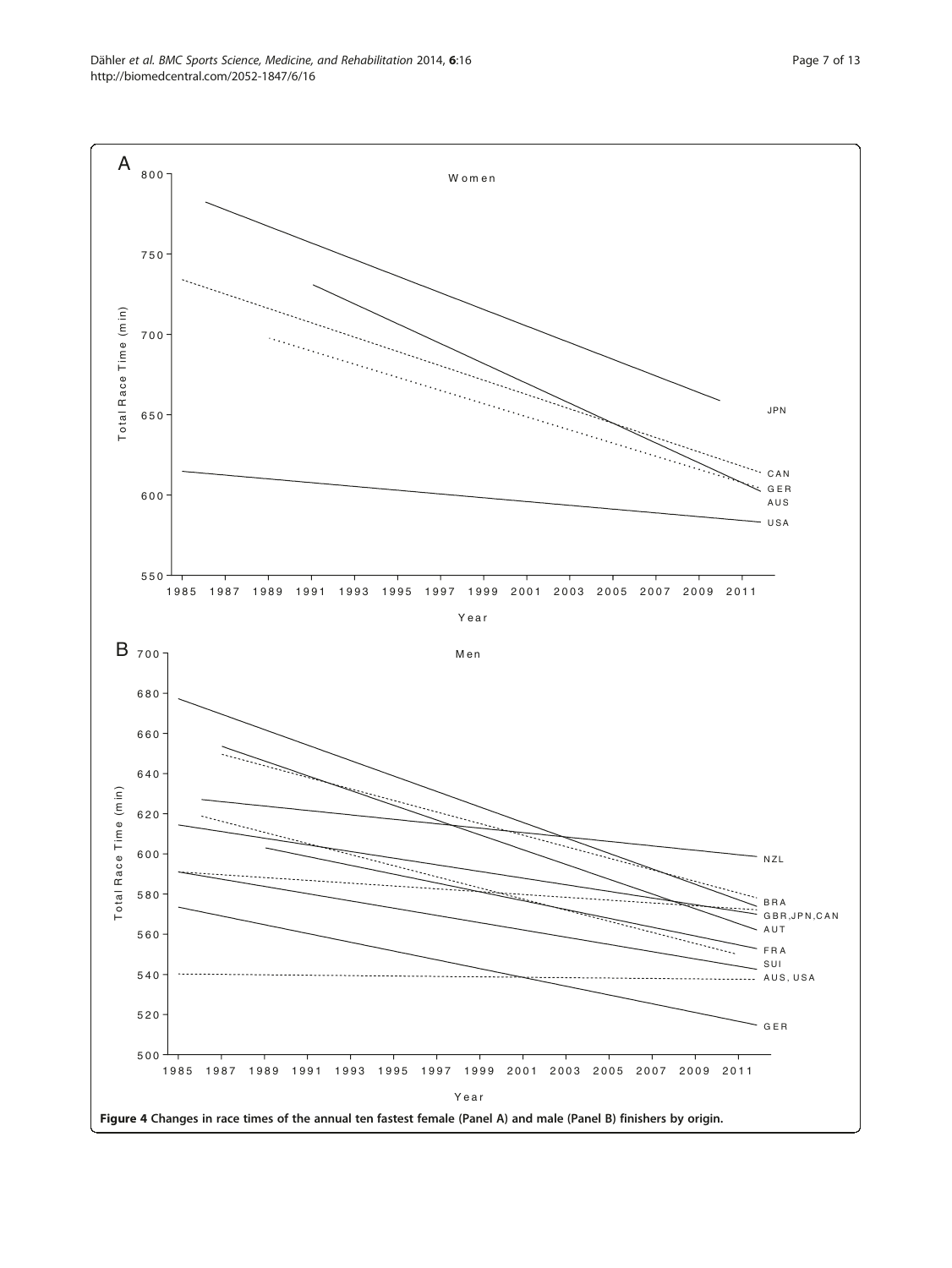| A: Change in race times for the annual top ten women between 1985 and 2012 |                         |                                                                                                                 |                       |                       |  |
|----------------------------------------------------------------------------|-------------------------|-----------------------------------------------------------------------------------------------------------------|-----------------------|-----------------------|--|
| Country                                                                    | Race time in 1985 (min) | Race time in 2012 (min)                                                                                         | Change absolute (min) | Change in percent (%) |  |
| Japan <sup>#</sup>                                                         | $869 + 97$              | $718 + 124$                                                                                                     | $-150 + 101$          | $-17.3$               |  |
| Canada                                                                     | $778 + 75$              | $651 \pm 32$                                                                                                    | $-127 + 51$           | $-16.3$               |  |
| Germany                                                                    | $712 \pm 68$            | $613 + 28$                                                                                                      | $-99 + 42$            | $-13.9$               |  |
| Australia <sup>#</sup>                                                     | $709 + 71$              | $619 + 21$                                                                                                      | $-89 \pm 52$          | $-12.5$               |  |
| United States                                                              | $651 + 16$              | $578 + 14$                                                                                                      | $-73 \pm 18$          | $-11.2$               |  |
|                                                                            |                         | B: Multi-level regression analyses for changes in race times for the annual top ten women between 1985 and 2012 |                       |                       |  |

## <span id="page-7-0"></span>Table 1 Changes in race times for women

|                        | B: Multi-level regression analyses for changes in race times for the annual top ten women between 1985 and 2012 |        |          |           |         |  |
|------------------------|-----------------------------------------------------------------------------------------------------------------|--------|----------|-----------|---------|--|
| Country                | ß                                                                                                               | SE (ß) | Stand, B |           | P       |  |
| Japan <sup>#</sup>     | $-5.152$                                                                                                        | 0.528  | $-0.527$ | $-9.763$  | < 0.001 |  |
| Canada                 | $-4.932$                                                                                                        | 0.521  | $-0.523$ | $-9.472$  | < 0.001 |  |
| Germany                | $-4.310$                                                                                                        | 0.422  | $-0.560$ | $-10.205$ | < 0.001 |  |
| Australia <sup>#</sup> | $-6.441$                                                                                                        | 0.642  | $-0.591$ | $-10.034$ | < 0.001 |  |
| United States          | $-1.180$                                                                                                        | 0.192  | $-0.352$ | $-6.149$  | < 0.001 |  |

C: Multi-level regression analyses for change in race times for the annual top ten women between 1985 and 2012 with correction for multiple participations

| Country                | ß        | $SE(\beta)$ | Stand, B |           | D       |
|------------------------|----------|-------------|----------|-----------|---------|
| Japan <sup>#</sup>     | $-5.152$ | 0.528       | $-0.527$ | $-9.763$  | < 0.001 |
| Canada                 | $-4.932$ | 0.521       | $-0.523$ | $-9.472$  | < 0.001 |
| Germany <sup>*</sup>   | $-4.310$ | 0.422       | $-0.560$ | $-10.205$ | < 0.001 |
| Australia <sup>#</sup> | $-6.441$ | 0.642       | $-0.591$ | $-10.034$ | < 0.001 |
| United States          | $-1.180$ | 0.192       | $-0.352$ | $-6.149$  | < 0.001 |

 $*$  = For German women, the first year with at least ten finishers was in 1989,  $*$  = for Australian women, the first year with at least ten finishers was in 1991,  $*$  = for Japanese women, 2010 was the last year with at least ten finishers.

'Ironman Hawaii, US-American triathletes dominated both ' participation and performance in both 'Ironman Hawaii' and its qualifiers [[7](#page-12-0)]. Differences regarding participation and performance trends in different age groups between 'Ironman Hawaii' and its qualifier races have already been described [[8](#page-12-0)]. Triathletes aged 25-49 years and men were generally underrepresented in 'Ironman Hawaii' compared to the Ironman qualifier races. These athletes may have had less chance to qualify for 'Ironman Hawaii' than female ' or younger (<25 years) and older (>50 years) athletes [[8](#page-12-0)]. These differences are most probably due to the higher number of qualifying slots in the United States of America compared to other countries.

The population of the different countries might also be a reason why more US-American athletes finish in 'Ironman Hawaii' compared to athletes from other countries. We therefore investigated a potential correlation between population size in 2012 and number of total finishers from 1985 and 2012 (Table [4\)](#page-10-0) and were able to show a significant correlation between population size and number of total finishers in men ( $r = 0.91$ ,  $p =$ 0.0002) and women  $(r = 0.89, p = 0.0006)$ . Therefore, a triathlete originating from a larger country has a better chance to start and finish in 'Ironman Hawaii', which could be another reason for the dominance of US-American triathletes.

An interesting finding was that the number of athletes from European countries, Australia and Brazil showed the highest increase across years. One of the reasons for the increasing European participation could be an especially high interest in Ironman triathlon. Central Europe is now the region with the highest concentration of qualifying races [\[6](#page-12-0)-[8](#page-12-0)]. In addition, Jürgens et al. [\[24](#page-12-0)] showed that two thirds of the participants in a European qualifier such as the 'Ironman Switzerland' originated from Switzerland and its neighboring countries. The fact that Switzerland is in the Centre of Europe might explain this. Another possible sign of the broad interest in Ironman triathlon across Europe is the fact that according to our data a considerable number of finishers of the 'Ironman Hawaii' originated from several central European countries besides Germans as the largest European group, such as Switzerland, France, and Austria.

Another reason for the increase in European participation could be the fact that mainly Europeans were able to improve their performance and therefore gathered more slots. It has to be kept in mind that the finishers in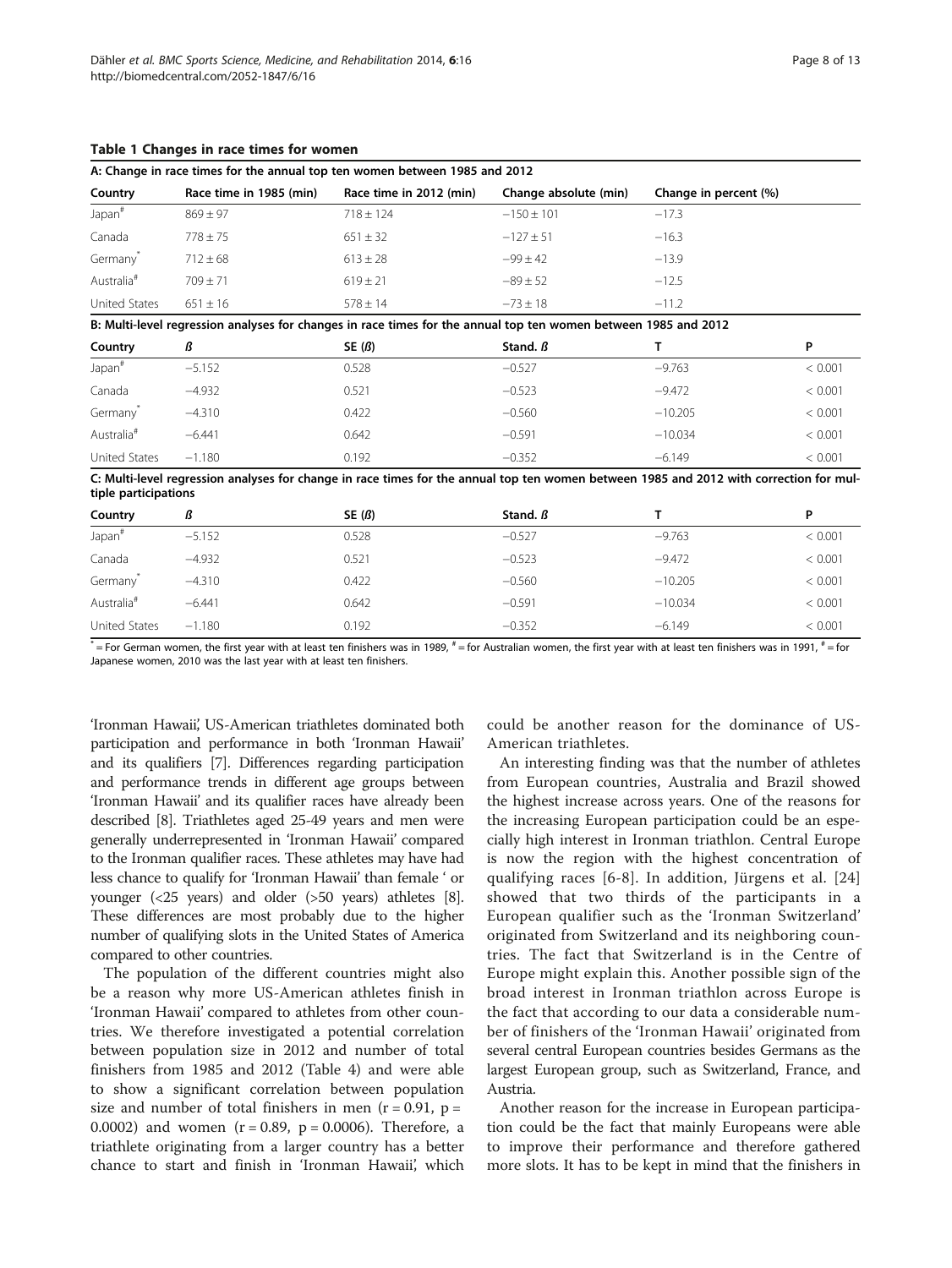## <span id="page-8-0"></span>Table 2 Changes in race times for men

| A: Change in race times for the annual top ten men between 1985 and 2012 |                         |                         |                       |                       |  |
|--------------------------------------------------------------------------|-------------------------|-------------------------|-----------------------|-----------------------|--|
| Country                                                                  | Race time in 1985 (min) | Race time in 2012 (min) | Change absolute (min) | Change in percent (%) |  |
| Brazil <sup>#</sup>                                                      | $741 \pm 118$           | $586 \pm 14$            | $-155 \pm 31$         | $-20.9$               |  |
| Austria <sup>*</sup>                                                     | $693 \pm 76$            | $579 \pm 11$            | $-114 \pm 24$         | $-16.4$               |  |
| Great Britain                                                            | $695 \pm 21$            | $586 \pm 23$            | $-109 \pm 24$         | $-15.7$               |  |
| Switzerland <sup>#</sup>                                                 | $652 \pm 39$            | $549 \pm 21$            | $-103 \pm 23$         | $-15.5$               |  |
| Germany                                                                  | $627 \pm 34$            | $537 \pm 24$            | $-89 \pm 15$          | $-14.2$               |  |
| Australia                                                                | $629 \pm 19$            | $540 \pm 22$            | $-89 \pm 22$          | $-14.1$               |  |
| Canada                                                                   | $639 \pm 20$            | $583 \pm 27$            | $-56 \pm 21$          | $-8.7$                |  |
| <b>United States</b>                                                     | $576 \pm 19$            | $538 \pm 17$            | $-39 \pm 18$          | $-6.7$                |  |
| Japan                                                                    | $651 \pm 19$            | $617 \pm 16$            | $-34 \pm 17$          | $-5.2$                |  |
| New Zealand                                                              | $652 \pm 39$            | $630 \pm 44$            | $-22 \pm 39$          | $-3.3$                |  |
| France <sup>§</sup>                                                      | $569 \pm 33$            | $551 \pm 23$            | $-18 \pm 22$          | $-3.1$                |  |

B: Multi-level regression analyses for changes in race times for the annual top men between 1985 and 2012

| Country                  | ß        | $SE(\beta)$ | Stand. B | Τ         | P       |
|--------------------------|----------|-------------|----------|-----------|---------|
| Brazil <sup>#</sup>      | $-4.183$ | 0.412       | $-0.472$ | $-10.123$ | < 0.001 |
| Austria <sup>*</sup>     | $-3.872$ | 0.387       | $-0.561$ | $-9.999$  | < 0.001 |
| Great Britain            | $-4.012$ | 0.328       | $-0.646$ | $-12.221$ | < 0.001 |
| Switzerland <sup>#</sup> | $-2.760$ | 0.251       | $-0.565$ | $-11.012$ | < 0.001 |
| Germany                  | $-2.360$ | 0.203       | $-0.580$ | $-11.647$ | < 0.001 |
| Canada                   | $-1.765$ | 0.244       | $-0.404$ | $-7.237$  | < 0.001 |
| Japan                    | $-1.847$ | 0.231       | $-0.439$ | $-7.985$  | < 0.001 |
| New Zealand              | $-1.847$ | 0.231       | $-0.439$ | $-7.985$  | < 0.001 |
| France <sup>§</sup>      | $-2.209$ | 0.327       | $-0.408$ | $-6.747$  | < 0.001 |

C: Multi-level regression analyses for change in race times for the annual top men between 1985 and 2012 with correction for multiple participations

| Country                  | ß        | $SE(\beta)$ | Stand, B |           | P       |
|--------------------------|----------|-------------|----------|-----------|---------|
| Brazil <sup>#</sup>      | $-4.183$ | 0.412       | $-0.472$ | $-10.123$ | < 0.001 |
| Austria <sup>*</sup>     | $-3.872$ | 0.387       | $-0.561$ | $-9.999$  | < 0.001 |
| Great Britain            | $-4.012$ | 0.328       | $-0.646$ | $-12.221$ | < 0.001 |
| Switzerland <sup>#</sup> | $-2.760$ | 0.251       | $-0.565$ | $-11.012$ | < 0.001 |
| Germany                  | $-2.360$ | 0.203       | $-0.580$ | $-11.647$ | < 0.001 |
| Canada                   | $-1.765$ | 0.244       | $-0.404$ | $-7.237$  | < 0.001 |
| Japan                    | $-1.847$ | 0.231       | $-0.439$ | $-7.985$  | < 0.001 |
| New Zealand              | $-1.847$ | 0.231       | $-0.439$ | $-7.985$  | < 0.001 |
| France <sup>§</sup>      | $-2.209$ | 0.327       | $-0.408$ | $-6.747$  | < 0.001 |

 $^{\text{\tiny{\textsf{#}}}}$ = for Swiss men, the first year with at least ten finishers was in 1988,  $^{\text{\tiny{\textsf{#}}}}$  for Austrian men, the first year with at least ten finishers was in 1987,  $^{\text{\tiny{\textsf{\$}}}}$  = for French men, the first year with ten finishers was in 1989, <sup>#</sup>= for Brazilian men, the first year of ten finishers was in 1987, "= for athletes from New Zealand, the first year with ten men was 1986.

'Ironman Hawaii' come from a highly pre-selected field where obtaining a slot at a qualification race leads to participation [\[7](#page-12-0),[8\]](#page-12-0). Slots are given away not based on an absolute time limit since with the given topographical and climatic differences of each race course they are not comparable. In contrast, slots are given away based on the individual race ranking. Each of these

qualifying races has a different, predefined amount of slots that can be won.

Our data further showed that overall and both male and female participation grew significantly over time. This is in accordance with the well-established finding that interest in endurance sports has grown considerably worldwide [\[29,30](#page-12-0)]. One could argue that the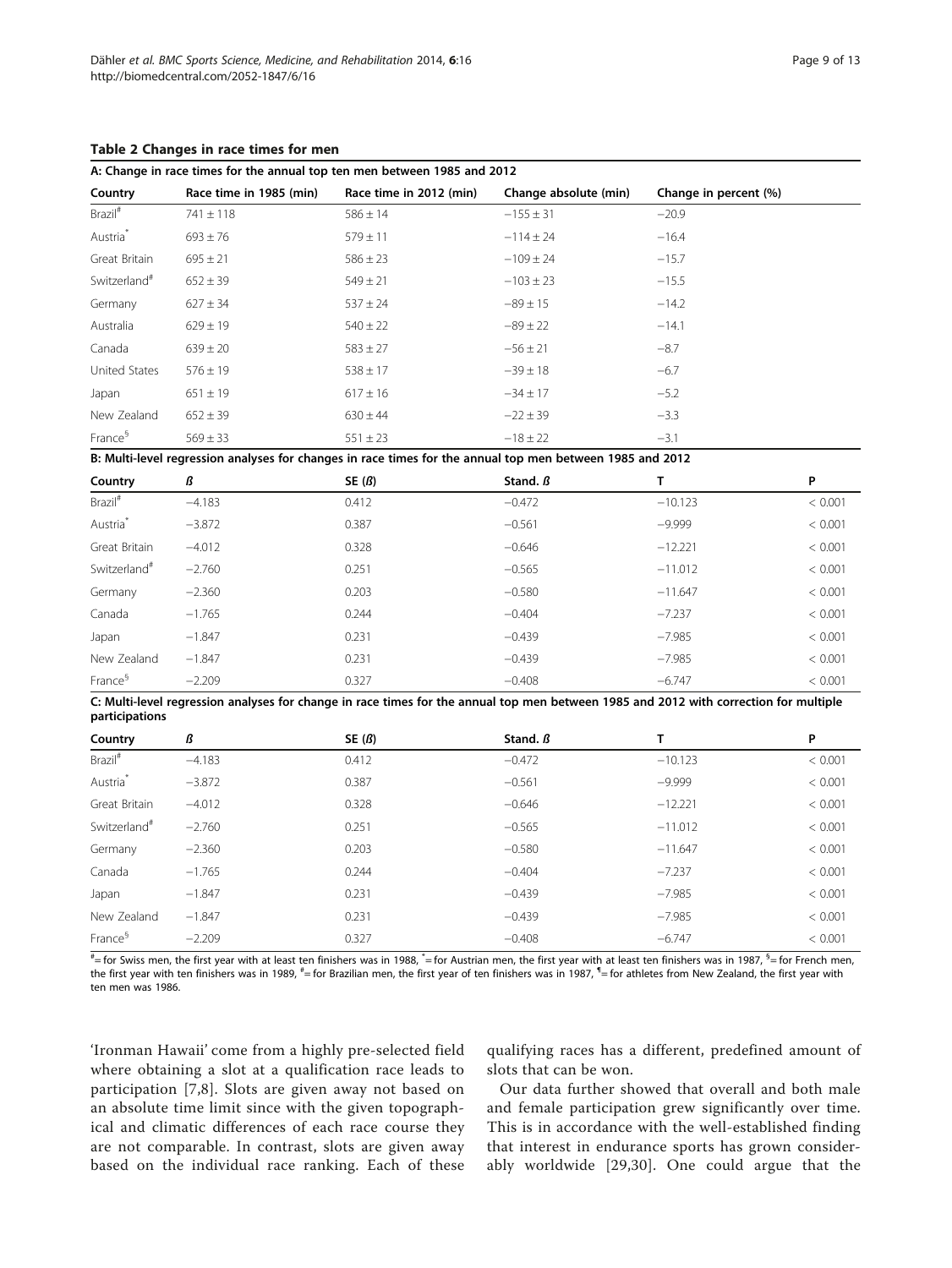<span id="page-9-0"></span>

participation in 'Ironman Hawaii' is limited by the number of slots available and a generalization of this finding is not legitimate. However, not only has the number of triathletes at qualifying races all over the world risen constantly but so has the number of these races as well.

## Participation trends differ between countries and continents

The influence of nationality and ethnic background on performance is best known from East-African distance runners. Kenyans have been dominating middle and long-distance races, especially the world cross-country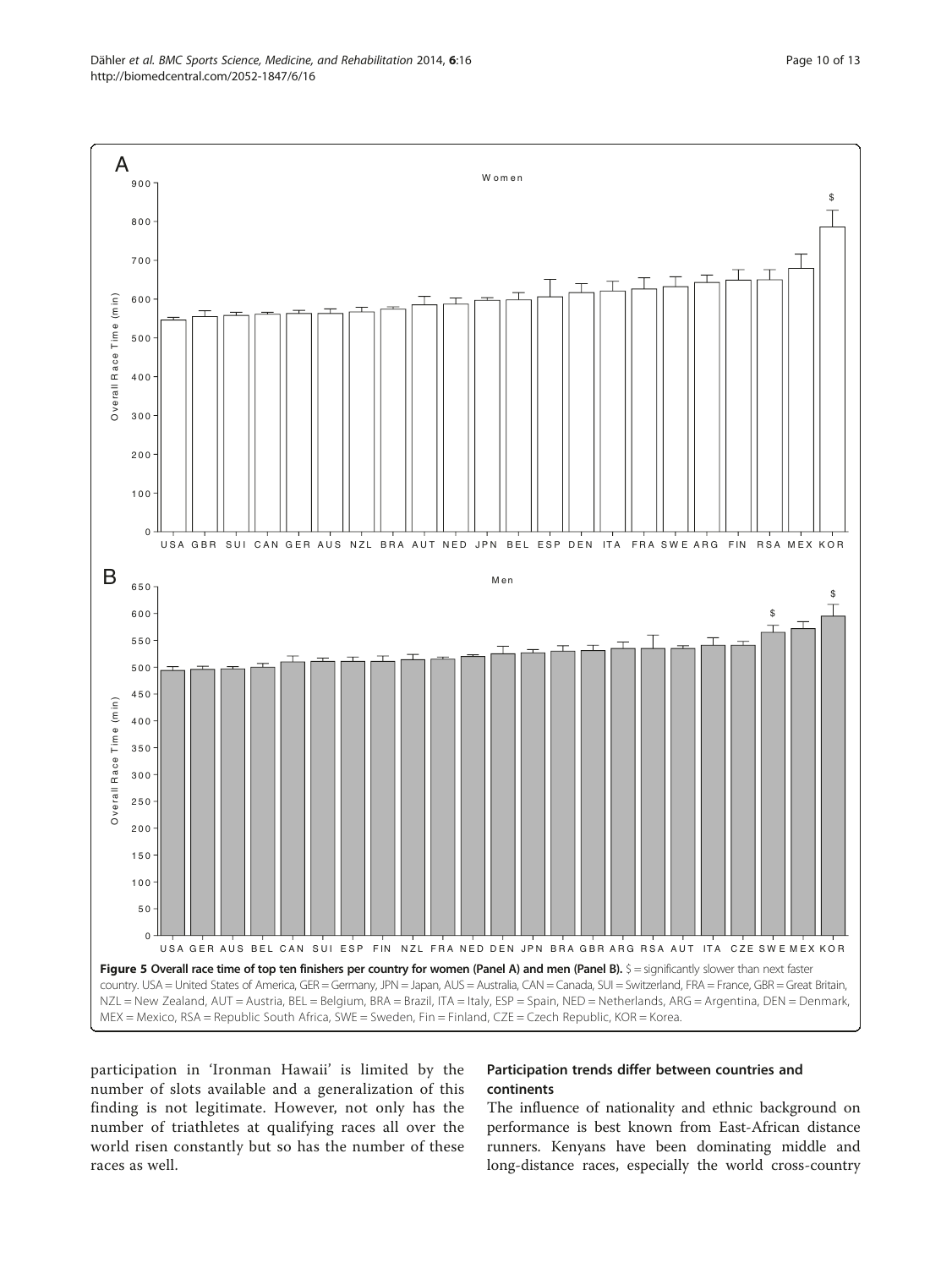<span id="page-10-0"></span>Table 3 Qualifying events in 2012 for 'Ironman Hawaii'

| Continent         | Ironman Hawaii slots | Number of races |
|-------------------|----------------------|-----------------|
| North America     | 777                  | 16              |
| Europe            | 465                  | 7               |
| Australia/Oceania | 250                  | 5               |
| Asia              | 120                  | 3               |
| South America     | 100                  | $\mathcal{P}$   |
| Africa            | 30                   |                 |
| <b>Total</b>      | 1'742                | 30              |

championship, for a long time [\[31](#page-12-0)]. Ethiopian athletes boast a success record in international distance running second only to Kenya [\[32](#page-12-0)]. Wilber and Pitsiladis [[33](#page-12-0)] proposed a multifactorial model taking genetic, physiological and psychological factors into account. For these athletes, a successful running career gives them a unique opportunity to leave poverty behind and reach the highest socioeconomic level in their societies. It was shown previously that for Kenyan runners economic success was the most important motivation [[34\]](#page-12-0).

However, participation from triathletes originating from Australia and especially South America and Africa in men and women grew only slightly. Triathletes from Asia were barely able to keep the number of participants over time. For Japanese triathletes, for example, the annual number of female finishers remained unchanged whereas the number of male finishers decreased. Socioeconomic factors could be one of the reasons for this finding. The limited data that exists on demographic factors in long-distance athletes shows them to have a higher than average education and income than the average individual [[35,36\]](#page-12-0). This could on the one hand well be a precondition to participate in this sport. With Ironman races being held all over the world and the 'World Championship' in Hawaii there has to be sufficient funds for travelling and time spent abroad. And in order to achieve a performance level sufficient to qualify for the World Championship race, long training intervals in all three disciplines are necessary [[15,16,20](#page-12-0)]. It is therefore probable that non-full-time professional athletes have to cut back their work hours and as a consequence earn less. On the other hand it is questionable if the stagnation of participation from many regions can be explained with socioeconomic factors alone.

Participants from Asia were mainly Japanese triathletes (i.e. 90% of all) with an additional 4% coming from Hong Kong and Singapore, all industrialized high-income countries [\[37\]](#page-12-0). The same is true for African finishers where South Africans dominate with 80% and obviously for Australian triathletes. In South American triathletes Brazil dominates with 41%, Argentina and Mexico coming in second place with 17% each. These three countries are classified as upper middle income countries by the World Bank [[37](#page-12-0)]. Therefore, one could also argue that the limited potential pool of less developed regions has already been exhausted as for most triathletes from these countries participation in Ironman triathlon is too expensive. Another factor could be a possible lack of training facilities, especially for swimming and cycling. In addition weather and climatic factors could play a role, since cycling and running mainly happens outdoors. Topographical factors could be an issue as well, for example lack of uphill grades.

## Participation trends in women

Female participation grew slightly faster than men, but men still dominate largely. Sex differences in competitiveness have already been assessed in long-distance races [[38\]](#page-12-0). Sociocultural as well as evolutionary factors

Table 4 The number of total finishers in 'Ironman Hawaii' 1985-2012 and in percent of total population

| Country                 | Population in<br>2012 <sup>1</sup> | <b>Total finishers</b><br>overall | <b>Finishers in</b><br>2012 | Total finishers in percent of<br>population in 2012 | Finishers in 2012 in percent of<br>population in 2012 |
|-------------------------|------------------------------------|-----------------------------------|-----------------------------|-----------------------------------------------------|-------------------------------------------------------|
| United<br><b>States</b> | 317,546,000                        | 18,824                            | 792                         | 0.0059                                              | 0.00024                                               |
| Germany                 | 80,586,000                         | 4,664                             | 147                         | 0.0057                                              | 0.00018                                               |
| Japan                   | 127,220,000                        | 3,089                             | 40                          | 0.0024                                              | 3.1442 $e^{-05}$                                      |
| Australia               | 23,383,930                         | 2,649                             | 226                         | 0.011                                               | 0.00096                                               |
| Canada                  | 35,295,770                         | 2,077                             | 111                         | 0.0058                                              | 0.00031                                               |
| Switzerland             | 8,112,200                          | 1,152                             | 58                          | 0.014                                               | 0.00071                                               |
| France                  | 65,820,916                         | 942                               | 51                          | 0.0014                                              | 7.7483 $e^{-05}$                                      |
| Great<br><b>Britain</b> | 63,705,000                         | 787                               | 76                          | 0.0012                                              | 0.00011                                               |
| <b>New</b><br>Zealand   | 4,513,090                          | 762                               | 31                          | 0.0168                                              | 0.00068                                               |
| Austria                 | 8,501,502                          | 610                               | 32                          | 0.0071                                              | 0.00037                                               |

<sup>1</sup>OECD, Organisation for Economic Cooperation and Development. [www.oecd.org](http://www.oecd.org) [[28\]](#page-12-0).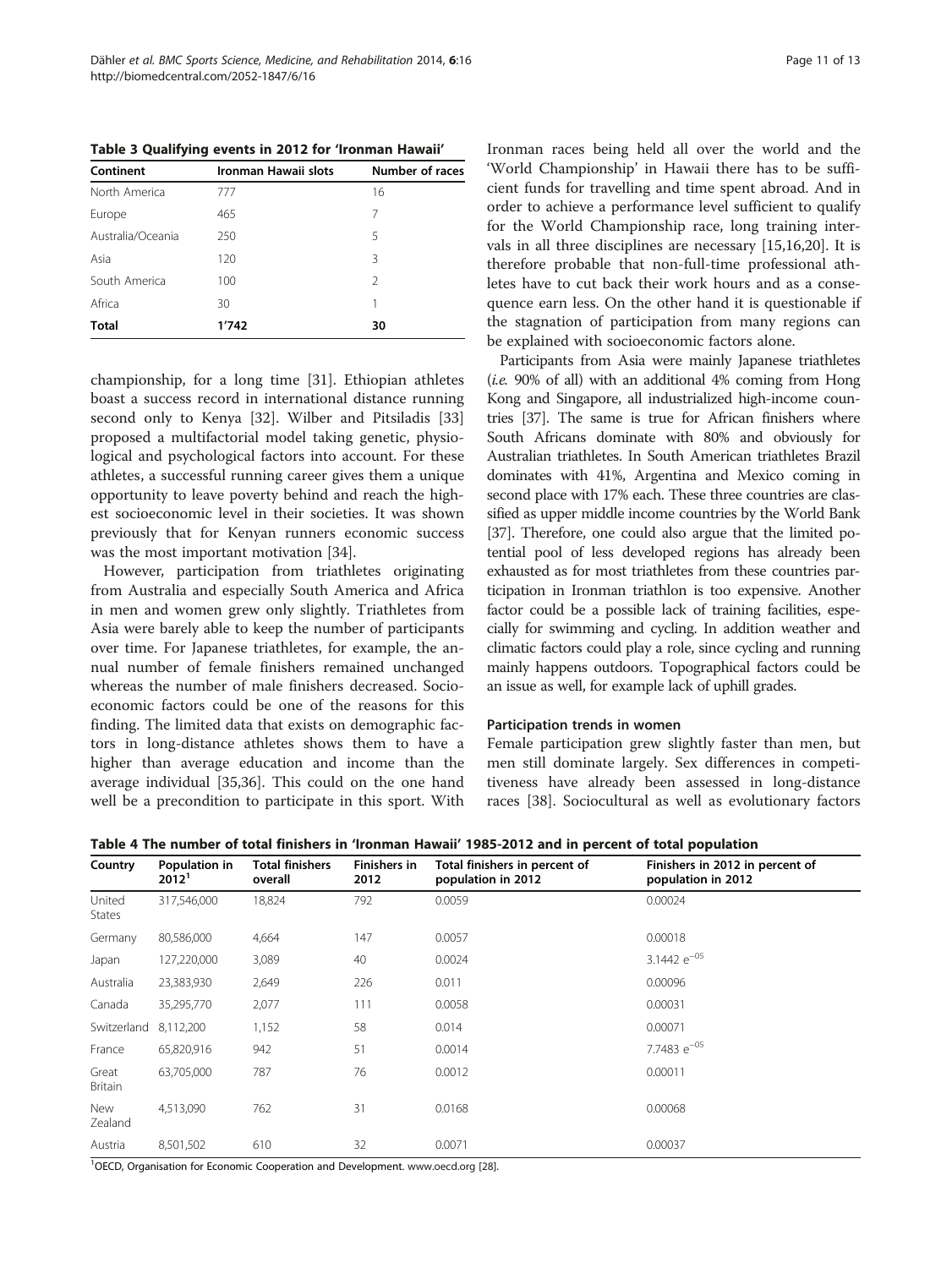have been described. One explanation of our data could be the fact that with changing roles of women in society, e.g. higher education and participation in the workforce, there has also been a convergence of competitiveness of men and women in long-distance sports. The still remaining considerable gap in participation could be attributed to evolutionary differences in the sense that men still have a greater training motivation than women [\[38\]](#page-12-0).

Another outcome of the selection process is that there is a higher share of women competing in the 'Ironman Hawaii' than in any other Ironman race. In 2012, 36% of all finishers were women in the 'Ironman Hawaii' while for example in 'Ironman Switzerland', Zurich, women counted for only 14% or 22% in St. George, UT, USA [[5\]](#page-12-0). Compared to US-American men, female participation grew considerably, as was true for European women. They therefore count for a considerable share of the total participation growth. This hints to an increasing interest in longdistance triathlons in women in these regions. Historically, women have been largely underrepresented and this trend could be seen as a move to correct this situation.

## US-American dominance in performance

As we anticipated, triathletes originating from the United States of America dominated the race from the beginning and achieved the fastest race times. Results showed no change after correction for multiple participation of the same athlete. This comes as no surprise since this discipline was invented in the United States of America. This correlation can be seen in other long-distance disciplines, for example in ultra-triathlons, where US-Americans started the races but Europeans dominated [[25,26\]](#page-12-0). This might be explained with an advantage in experience, an already established structure of professional sport associations and existing 'role models' for aspiring future competitors. However, between 1985 and 2012, male triathletes originating from the United States of America were not able to improve their performance.

In women, the top ten triathletes from the United States of America were able to improve their overall race time significantly and to achieve the fastest race times over the whole period. Female triathletes of all five analyzed nations showed a significant improvement. Results showed no change after correction for multiple participation of the same athlete. An explanation could be the fact that the 'Ironman Triathlon' traditionally was not an established discipline in women sports and the performance level is still advancing due to growing interest.

Another interesting finding was that the top ten German male triathletes showed the second fastest race times. German triathletes were able to improve their overall race times to a higher extent compared to triathletes from the United States of America. This finding is well in line with the European increase in participation and likely a sign of

high interest in this sport. In Europe, the first race was held 1992 in Lanzarote, Spain [\[39\]](#page-12-0). Long before, the European Championship in triathlon was held in Roth, Germany [\[40](#page-12-0)]. The performance of German triathletes in the 'Ironman Hawaii' might therefore be explained with this long tradition in triathlon. Another factor could also be the population size. Germany has the largest population in Western Europe [\[41\]](#page-12-0) and therefore the talent pool is larger than in other European countries. For smaller nations it is more challenging to provide the ten top triathletes that were analyzed. Additionally, the fact that German triathletes are still improving shows that no physiological limit has been reached yet.

## Limitations

Since only those nations providing more than ten finishers per year per gender could be considered for further analysis and although this lead to the inclusion of most triathletes, many countries had to be excluded. It is therefore possible that a nation provides a small but excellent group of triathletes that could not have been assessed by this study. In addition, the overall race times of the ten top triathletes of a nation cannot be generalized to the whole population. The nation for which triathletes compete gives no further information of their ethnicity. It is therefore possible that migration could have influenced the results of this study. Another limitation, due to the cross-sectional design of the study, is that aspects such as age  $[13,14]$ , training  $[16,18]$ , the influence of field tests related to training of Ironman [\[42](#page-12-0)], previous experience [[21\]](#page-12-0), and anthropometry [\[15](#page-12-0)-[17](#page-12-0)] could not be considered.

#### Practical applications

Although the US-American athletes had the fastest race times for both women and men, the number of triathletes originating from European countries such as Germany, France or Austria and Australian triathletes increased and athletes from European countries, Japan, Australia, Canada and Brazil improved race times in 'Ironman Hawaii'. It should be considered to increase the number of slots for 'Ironman Hawaii' for athletes originating from Europe, Asia and South America since the performance of the annual top ten American and Australian men remained unchanged but the performance of male athletes from Brazil, Austria, Great Britain, Switzerland, Germany, Canada, Japan, New Zealand and France improved.

## Conclusion

Most participants in the 'Ironman Hawaii' originated from the United States of America. Male European triathletes have, in contrast to male US-American triathletes, continuously expanded their participation over the